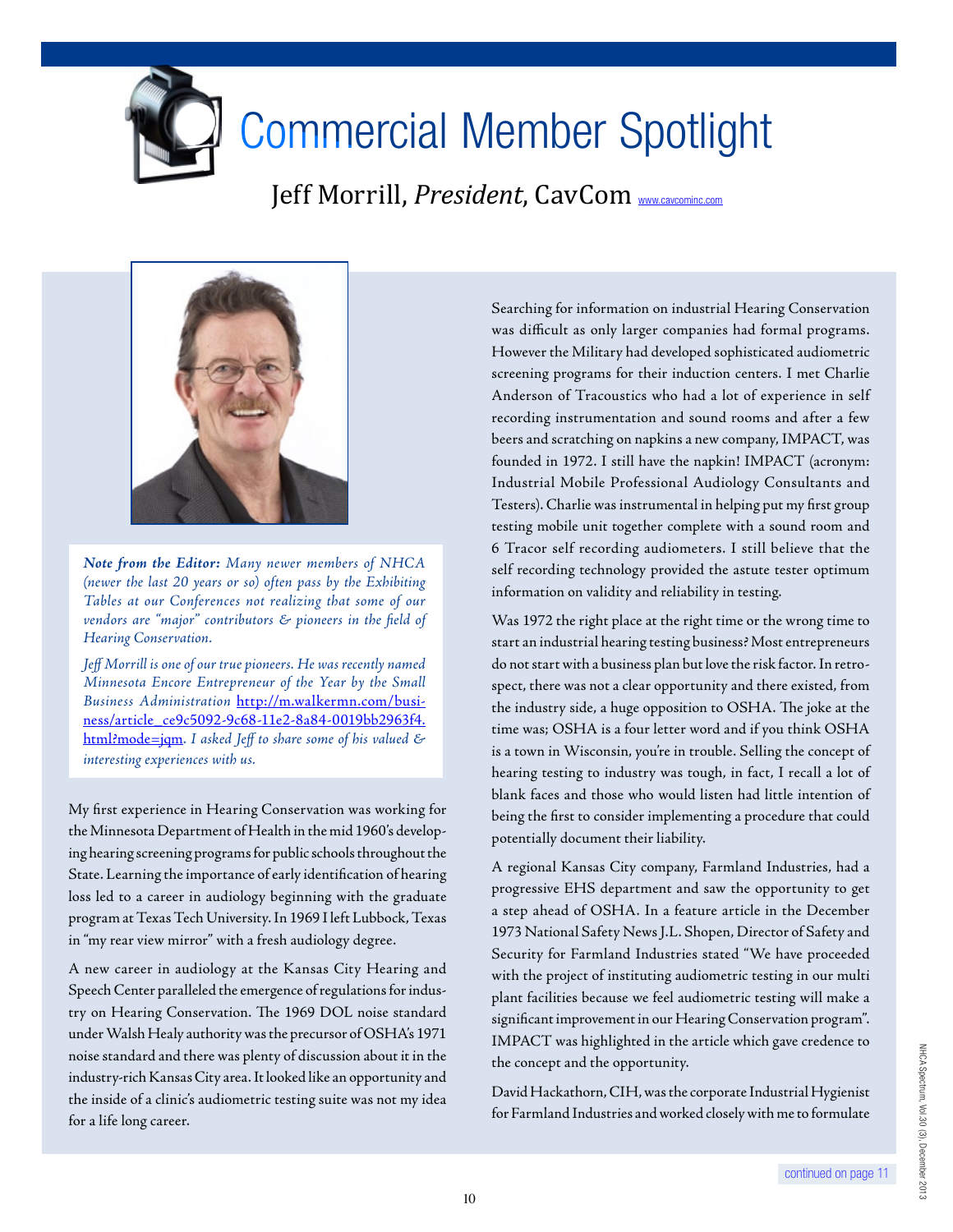testing protocols, audiogram evaluation and employee reporting aspects from the customer perspective.

It was evident that consistent evaluation of large numbers of audiograms would require a computer assisted system. I developed the ECHO (Effective Control for Hearing Objectives) audiometric computer analysis system in 1974 (there were no software analysis programs prior to that time). Programming features incorporated comparing annual tests to age-adjusted baseline and categorizing employee reports for level of risk for employer follow up. Individual computer generated employee reports were provided for the customer's employee counseling, training and HPD (hearing protection device) fitting. The ECHO system provided a platform for consistency and uniformity for customer plant locations and was certainly a key factor for growth at IMPACT.

Industrial hearing test data provided by this early computer analysis system was an excellent source to present to industry trade and professional associations as well as OSHA during the formulation of the HCA (Hearing Conservation Amendment). The data reported hearing loss prevalence by age, change in hearing levels before and after noise exposure, comparisons considering the proposed age adjustment criteria and incidence of STS (Standard Threshold Shift). The information demonstrated the need for the HCA and a manageable approach for industry.

Don Wolfe invited me to the 1977 NHCA meeting where discussions about the impending OSHA HCA were vibrant. It was an exciting time with a nucleus of professionals that would shape the industry and I was "hooked" on NHCA.

The history of the HCA is long and well documented ad nauseam. Sufficient to say, that selling hearing conservation services to industry between 1971 and the final HCA in 1983 was difficult to say the least. Medium to large size companies were more receptive but the vast majority of affected employees are found in small manufacturing companies. Thus, my sales efforts were directed to the larger corporations with EHS departments. The challenge was to provide direct services nationwide, without sub contracting. The economics of that approach were not favorable until a large customer base was developed to offset travel and equipment costs.

Acquisitions and mergers were executed between IMPACT and other Hearing Conservation providers directed at acquiring technology, equipment and regional presence; Donnelly, Miller and Nowikas, Coors Advantage Health Systems and Hearing Conservation Consultants of Spokane (Don Wolfe) each became part of the IMPACT team. These business moves provided improved critical mass for efficiencies in the nationwide effort.

I had the honor and pleasure to work with many industry pioneers across the years that helped formulate programs and services. At IMPACT; Mike Sterrett, Jack Shampan, Aram Glorig, MD, Cindy Bloyer, Don Wolfe and Susan Cooper, Ph.D. were also pioneers of the industry. Susan Cooper, Ph.D, headed up our audiology department and ultimately managed the company's growth as President until the company was sold to US Health Works in 2000. Most of the NHCA community knows Susan for her dedication to the Association.



eff and his CavCom family

Although my career at IMPACT ended in 2000, I continued in the Hearing Conservation arena as President of CavCom, Inc. with my wife and business partner Barbara. CavCom is a family owned and operated business and 3 of our sons work with us in the sales and business development end of the company. CavCom is a hearing protection and 2-way radio communication product designed for very high noise and also when respirator devices are employed <www.cavcominc.com>. The CavCom "Talk Through Your Ears" technology was invented at IMPACT and as patent holder I excluded the product and technology from the sale to US Health Works. CavCom was a new opportunity based on hearing conservation principles.

At CavCom we promote hearing protection as the essential component for radio communication. If the communication device does not have sufficient HPD noise reduction, there is no alternative but to increase the radio signal loudness to compensate for background noise. In fact, I believe a *lot* of single ear STS result from extremely loud one ear radio listening devices. The two principles employed in our products are to limit the MPO (Maximum Power Output) of the listening device to safe levels and improve HPD levels to ensure clear communication under optimum protection. Without a true